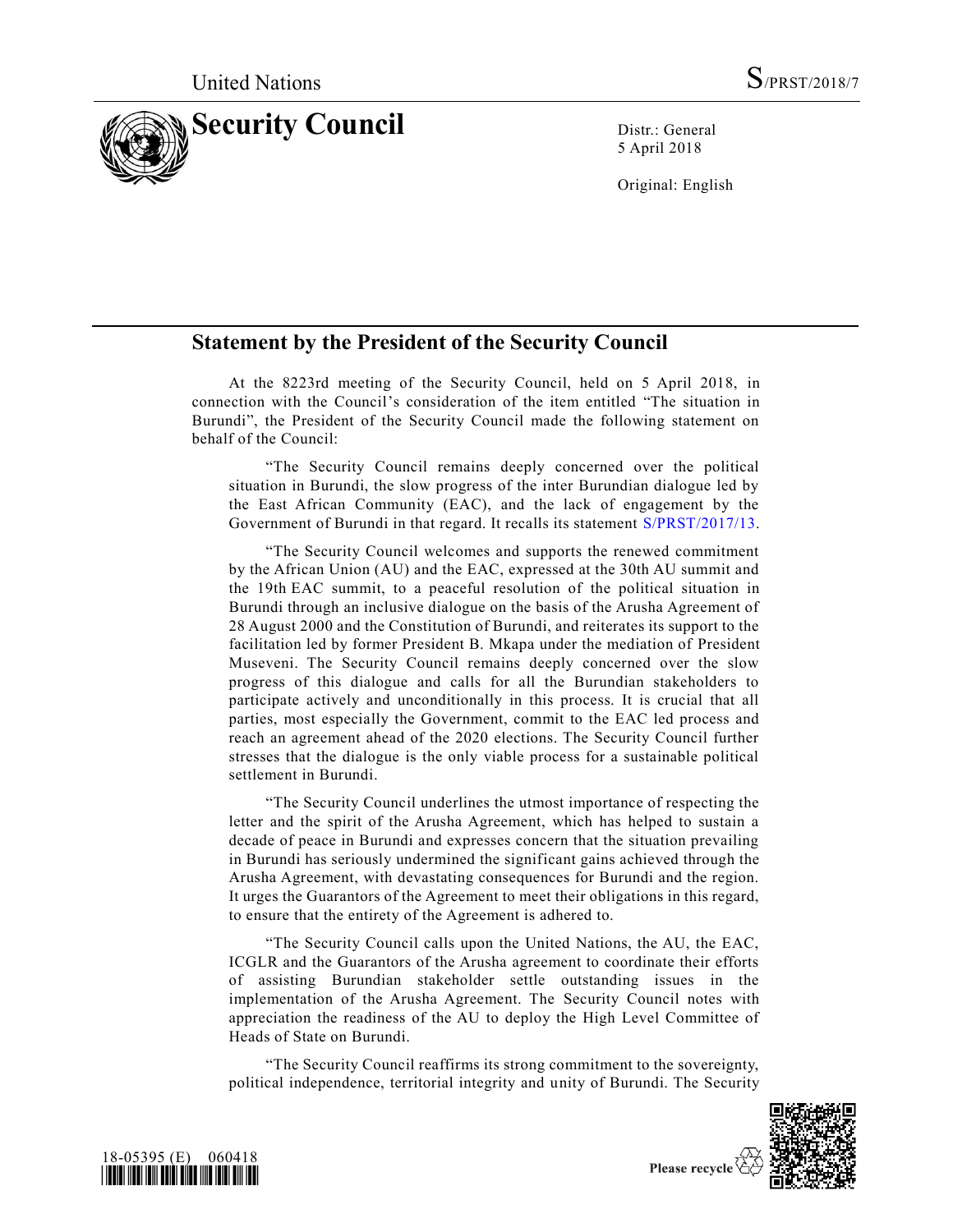Council stresses the importance of implementation of the Arusha Agreement, calls upon the Burundian authorities to initiate all political initiatives through a broad consensus of all stakeholders, which requires a political and security environment that induces the confidence of all political actors and, in this regard, expresses its strong support for the AU Decision at its 30th Summit. The Security Council expresses the need that these conditions be fully implemented in advance of planned political initiatives.

"The Security Council calls on States in the region to contribute to finding a political solution for the situation in Burundi, refrain from any interference, including through supporting the activities of armed movements in any way, and to respect their obligations under international law, and recalls in this regard commitments of the States in the region under the Peace, Security and Cooperation Framework for the Democratic Republic of the Congo and the Region and the 1951 Convention relating to the Status of Refugees.

"The Security Council notes its expectation that elections scheduled for 2020 in Burundi will be free, fair, transparent, peaceful, fully inclusive, with the participation of all political parties, and will ensure the full and equal participation of women throughout the process. It also underlines that considerable improvements to the political and human rights situation, in particular regarding fundamental freedoms, including for freedom of the press and of civil society actors such as human rights defender, and progress on reconciliation are necessary to enable credible elections.

"The Security Council underscores its deep concern regarding the continued worsening of the humanitarian situation, marked by nearly 180,000 internally displaced persons, 3.6 million people in need and more than 429,000 Burundians seeking refuge in neighbouring countries, and commends the host countries for their efforts, and calls upon governments in the region to ensure that their return is voluntary, based on informed decisions and in safety and dignity.

"The security Council notes that a number of bilateral and multilateral partners have suspended their financial and technical assistance to the Government of Burundi, in view of the situation in Burundi, and encourages bilateral and multilateral partners and the Government of Burundi to continue their dialogue with a view to the Government of Burundi creating conducive conditions for resumption of the assistance. The Security Council commends the assistance provided by bilateral and multilateral partners to alleviate the humanitarian situation and calls on member States to continue to provide support to respond to the humanitarian needs in the country.

"The Security Council strongly condemns all violations and abuses of human rights in Burundi, whoever perpetrates them, including those involving extra-judicial killings, sexual violence, arbitrary arrests and detentions; including those concerning children, forced disappearances, acts of torture and other cruel, inhuman and/or degrading treatment, harassment and intimidation of civil society, including human rights defenders, women's organizations, and journalists, restriction of fundamental freedoms, as well as indiscriminate use of grenade attacks, including against civilians.

"The Security Council reaffirms the primary responsibility of the Government of Burundi for ensuring security in its territory and protecting its population, with respect for the rule of law, human rights and international humanitarian law, as applicable. It urges the Government of Burundi to respect, protect and guarantee human rights and fundamental freedoms for all, in line with the country's constitution and its international obligations, to adhere to the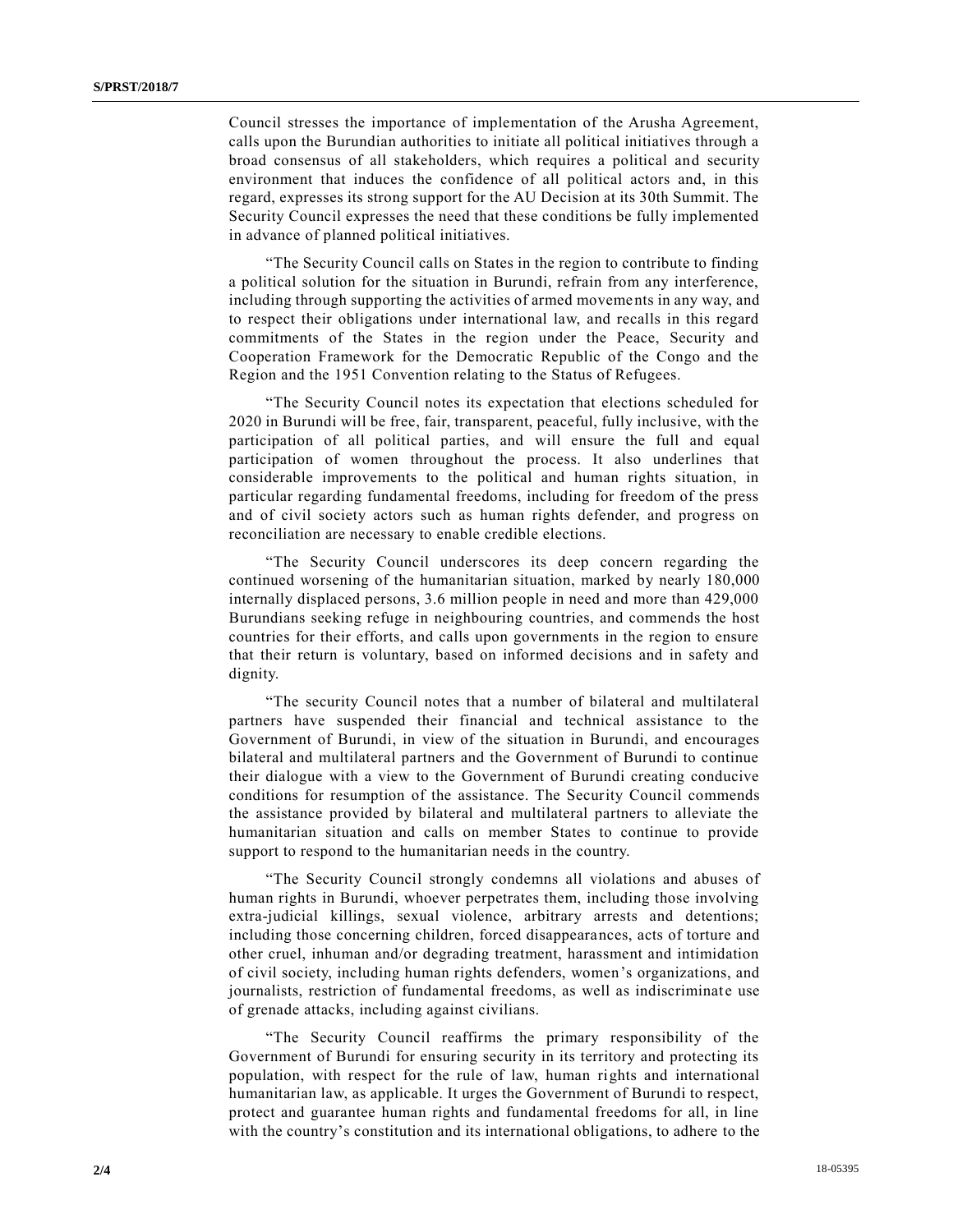rule of law, to bring to justice and hold accountable all those responsible, including members of the security forces and violent actors affiliated to political parties, for crimes involving violations of international humanitarian law or violations and abuses of human rights, as applicable, including those involving sexual violence and all violations and abuses against children.

"The Security Council notes the steps taken by the Government to withdraw the bans of some civil society organizations, cancel some arrest warrants and release a number of detainees following the presidential pardon on 31 December 2017. The Security Council urges the Government of Burundi to take further steps to respect, protect and guarantee human rights and fundamental freedoms for all, in line with the country's constitution and its international obligations.

"The Security Council reiterates its regret at the decision by the Government of Burundi to suspend all cooperation and collaboration with the Office of the United Nations High Commission for Human Rights (OHCHR), which has been present in the country since 1995 to strengthen Burundi's rule of law institutions, and calls for a swift solution through dialogue between OHCHR and the Government in order to enable OHCHR to fully resume its activities, including its monitoring and reporting functions, and fulfil its mandate. The Security Council recalls the commitments the Government of Burundi undertook during the 36th Session of the Human Rights Council to re establish full mutual cooperation with the Human Rights Council and OHCHR, including full cooperation with the Office of the High Commissioner in Bujumbura, and to accept the visit of a team of three experts from the Office of the High Commissioner to collect information on the human rights situation in Burundi. It notes that discussions regarding revisions to the draft memorandum of understanding between the Republic of Burundi and the United Nations concerning the updated terms for the Office of the High Commission for Human Rights in Burundi have been ongoing for over a year and urges the Government of Burundi to take steps to swiftly finalize the agreement with OHCHR without further delay.

"The Security Council reiterates its concern over the significant delays in the deployment of the AU human rights observers and military experts. It supports the AU call for the rapid signing of the Memorandum of Understanding relating to the activities of the human rights observers and the military experts of the AU, which will allow the AU human rights observers and military experts to fully operate in the country in fulfilment of their mandated responsibilities.

"The Security Council acknowledges the contribution of Burundian peacekeepers serving in UN and African Union-led peacekeeping operations and reiterates the importance of upholding the standards of the United Nations.

"The Security Council urges the Government of Burundi to reengage with international partners, especially the United Nations, in a constructive manner based on mutual trust. It reiterates its full support to the Secretary-General and his Special Envoy in their efforts to engage and work with the Government of Burundi to help overcome the current political impasse and foster an inclusive reconciliation process. It further calls on the Secretary General and the Government of Burundi to expeditiously finalize and implement the status of the Mission Agreement for the Office of the Special Envoy, in order to work with the Government of Burundi and other concerned stakeholders to support the EAC-led inter-Burundian dialogue and in the areas of security and rule of law, to engage with all stakeholders to the crisis, and work with all Burundian parties to develop confidence-building measures, to improve the human rights